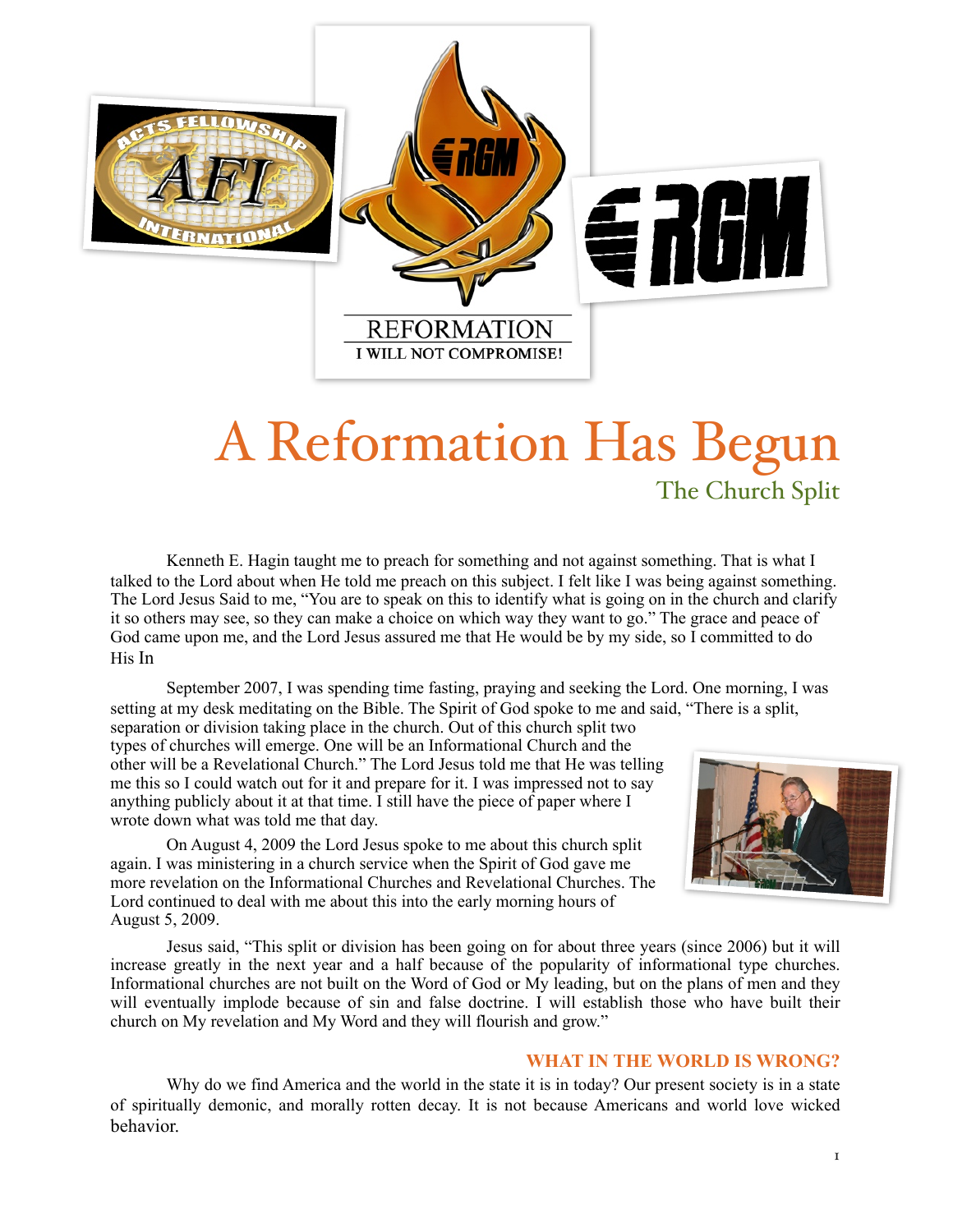It is directly related to the fact, that the influence of humanism has been greater on our culture than the influence of the church.





# **HUMANISM IS NOT NEW - THE RENAISSANCE**

The Renaissance period covers the years 1300 to 1600. The date is not exact. Renaissance is a term referring to humanistic studies and artistic accomplishments. The term Renaissance describes an attitude toward life which values earth more than heaven, the immortality of fame over immortality of the soul, the

striving for success more than striving for what is right, and humanism over Christianity. Extreme Renaissance humanism led to denial of personal sin and the necessity of forgiveness. Today, it is RELIGION that desires social interaction without the Word or Spirit of God. SAME DEVIL - DIFFERENT DAY!



# **THE REFORMATION - MARTIN LUTHER**

The Lord Jesus Christ always has a remnant that will not bow down to the religious system that is humanistic, satanic and of this world. Just like Martin Luther was raised up 492 years ago to bring about reformation in the church, the Lord is doing the same thing today.

 Martin Luther's spiritual predecessors included men such as John Wycliffe and Johannes Hus, who had attempted to reform the church along similar lines. The Reformation began on October 31, 1517, in Wittenberg, Saxony (in present-day Germany) when German monk Martin Luther nailed his 95 Theses to the door of Castle Church or All Saints Church, which served as a notice board for university-related announcements. Martin Luther made a translation of the Bible from Greek and Hebrew into German that allowed the common people to understand the Word of God. He was raised up by the Lord Jesus Christ to bring about reformation in the church. The Lord has started another reformation today! THE SAME LORD JESUS - DIFFERENT DAY!

#### **INFORMATIONAL CHURCHES**

*These be they who separate themselves, sensual, having not the Spirit. (Jude 19)*

Informational Churches (Emergent Churches) have a keynote truth that they are established upon. They have moved away from the Bible and the Holy Ghost and have established their own form of unbiblical, unspiritual and humanistic worship. This "new church model" (Informational Church or Emergent Church) is not the one we should join ourselves with. The motto of this church is, "It is all about me", not the Lord Jesus.

I am not saying that the "old church model" didn't need a change, but this makeover that is sweeping through the church is of man, not God, and it is headed in the wrong direction. They use the same "church words" that we have always used, but they define them differently than we do. Born again means "a new way of thinking, or a change of attitude". They say we have to change our sermons to be "relevant, practical, and positive" (I always have). What they really mean is you can't preach the whole counsel of God's Word including preaching on repentance and hell, if you are to grow your church or ministry. Fasting and prayer has become a lost art and considered unnecessary in the Informational or Emergent church.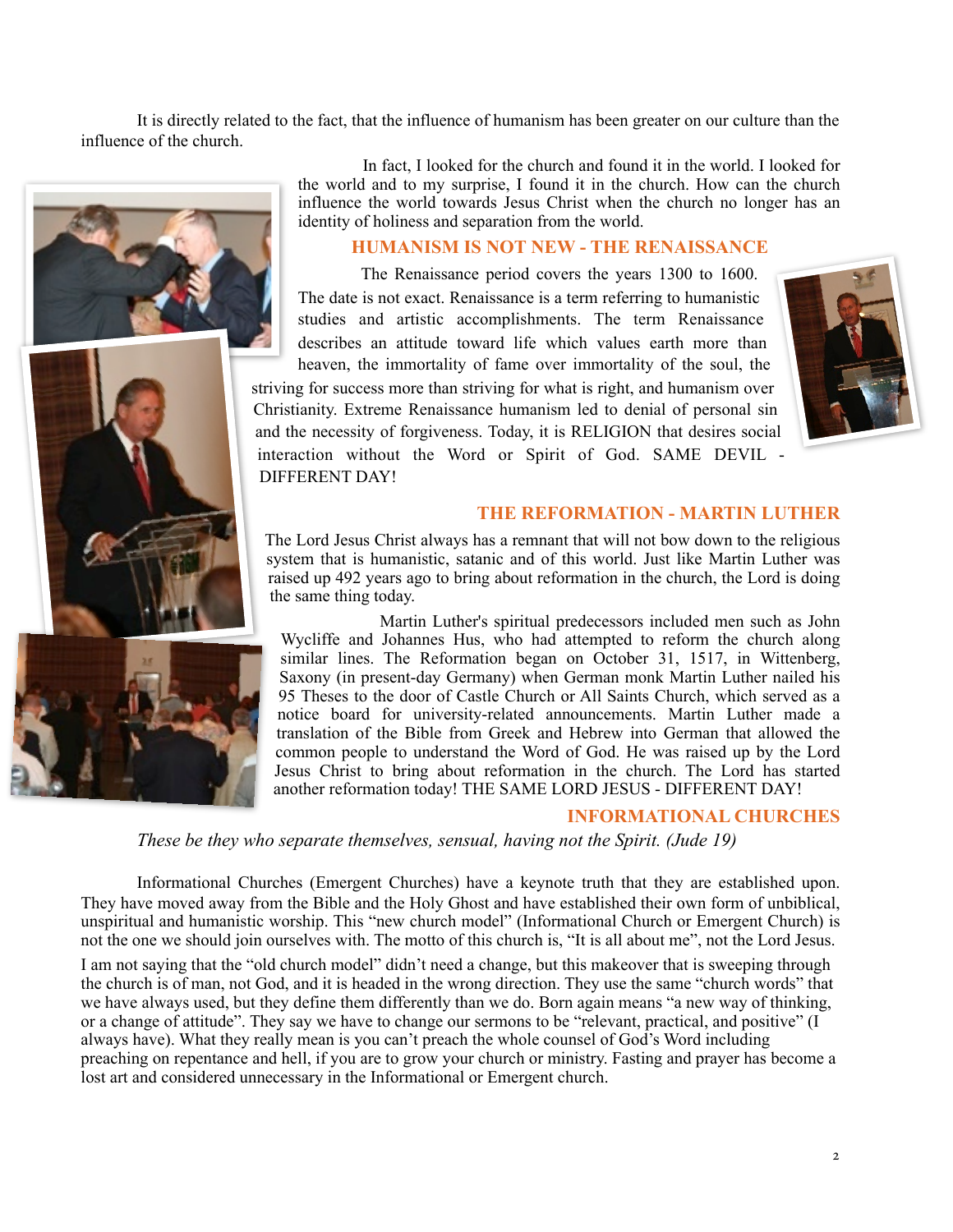It seems that Satan always takes advantage of our desperation in the church. Yes, I desperately want to see a change and fresh fire, like you. Satan takes advantage of this and gets us to accept something he packaged, instead of what the Lord Jesus Christ designed.

# **CHARACTERISTICS OF INFORMATIONAL CHURCHES**

*These churches started off with the Lord but got off by yielding to and listening to seducing spirits. (1 Timothy 4:1-2)*

 The devil's job is to lead people off into error and that is going on today. These churches actually declare doctrines of devils and don't even realize it. The Bible is twisted and distorted to fit their point of view.

 **These churches are based on plans of man and not on the** 

**Lord Jesus Christ and the Word of God.**

*(Matthew 16:23, Romans 16:17, Ephesian 4:14)*

 Jesus rebuked Peter because he wanted his human plans to come to pass instead of the plan of God. The Lord is displeased today with every church that will not follow the Bible, the leading of the Holy Ghost and Him.

# **The spirit of the world and the things of the world are in the church.**

*(1 John 4:15-17)*

 These churches have become entertainment centers. There is very little difference from attending this type church and a worldly theatrical production or show. Sometimes, you don't know if your in a nightclub or church. The sensuality and physical displays in the church bring out the flesh and soul instead of the Holy Spirit. Jesus told Kenneth Hagin it was substituting brass for gold in the church. (See his book, Plans, Purposes & Pursuits) These churches yield to the spirit of the world and that leads to demonic influence.

## **The Pastor and Church Leaders spend most of their time playing instead**

# **of praying and studying the Bible.**

 Jesus believed in resting because he told his disciples to go apart into a desert place and rest. He was speaking of resting temporarily, not forever. Vacations are fun and fine for a while but you can't live on an eternal vacation and fulfill the plan of God. I personally take the Lord, the Holy Ghost, my Bible and study books with me on vacation. You can't be effective or anointed without prayer and Bible study.

**Messages are based on secular views and opinions of natural men and women, not the Word of God and Holy Spirit.**

#### *(1 Timothy 1:4)*

 You can't spend your time reading secular books, novels and magazines or cruising the internet and social sites and have a Holy Ghost, Biblical anointed message from God. Rev. Smiths Wigglesworth, wouldn't allow anyone to bring a newspaper into his house. We have a lot to learn. Extreme! Yes, but how many people did he raise from the dead. He would only read the Bible. He must have known something about how to obtain the Power of God. Yes, I read other spiritual books besides the Bible.

# **The Pastor, Church Leaders and members are more concerned with looking and acting like a Hollywood Star than a Preacher or Christian.**

*(1 John 2:15)*

There is a desire to reach more people and the thought is we have to change the entire church model to do this. This "new church model" has rebelled against, seemingly, everything in the old church model. The motto of this new church model is to be relevant and adapt different methods. Yes, we need to be relevant and change did need to occur. It must not be reckless abandon of good sound principles and practices though. The church has always had a tendency to get in the ditch on this side or that side of Biblical subjects.

 Satan has taken advantage of this rebellion and pushed the church into the "Hollywood Star" mentality. The hollywood look, with "you look hot" (a sexual term), tight clothes, crevices and cracks are all on display in the new church model today.

 It's John Travolta! No it is Brad Pitt! No it is Tom Cruise! No, "My Lord and My God", it is a preacher, maybe a Christian! Are you sure?!

 It's Britney Spears! No it is Paris Hilton! No it is Angelina Jolie! No, "My Lord and My God", it is a woman preacher, maybe a Christian! Are you sure?! I'm not positive but I think I remember their face? Hopefully , we will find out soon.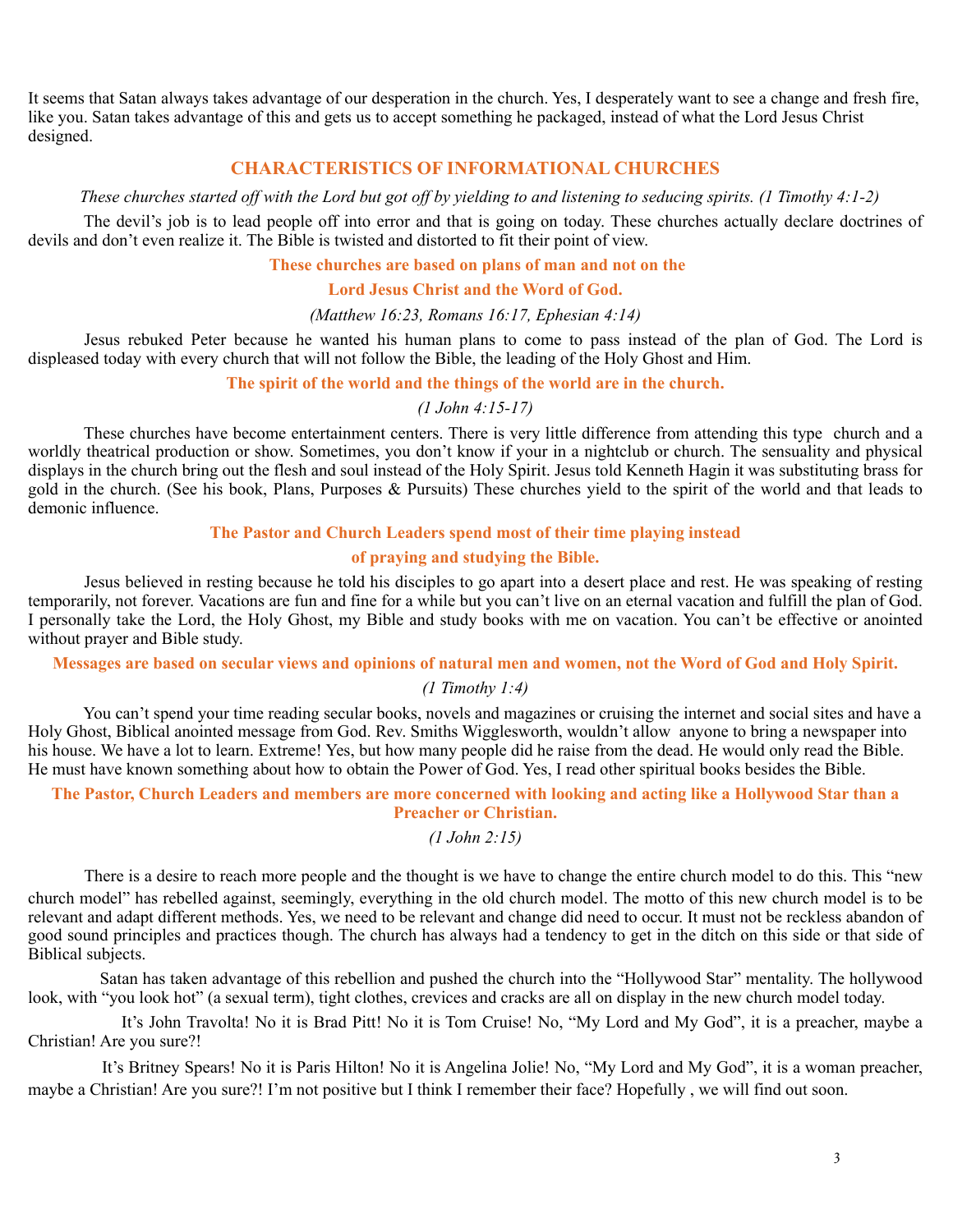Everyone that I have known that got really involved in this Hollywood mentality left their spouse, children, church or ministry and got involved with another man or woman. It is a temptation that looks innocent, relevant and necessary at first, but ends in disaster. The rat is not caught in the trap until it takes the cheese.

 I will say that it is certainly hard, if not impossible, to discover who a pastor or Christian is from the way they dress, the way they talk and act. They dress, talk and act so much like the world you think you need to tell them about Jesus and get them saved. From the outward appearance, there is little or no difference from the appearance of the world. I certainly agree that what you wear does not make you a Christian or preacher; only the Lord Jesus can do that. What you wear does define who you are to others though.

 It seems that about the only career or profession, with exception of a few, that you can't define who they are when on duty, by outward dress, is the new church model leaders. I can tell who the military, police officers, detectives, doctors, nurses, Walmart employees, mechanics, airline pilots and fight attendants, fire fighters, bank presidents, wall street stock market traders, athletes, civil servants, postal workers, business executives, news commentators, sports broadcasters, nascar drivers, phone and cable company technicians, UPS, Fed-ex and McDonald's employees, etc are, but how do I find a preacher?

 Some final thoughts are, I don't wear a suit and tie all the time and I am not demanding that anyone has to dress a particular way. Every minister should dress to represent the Lord Jesus Christ in a Godly and respectful manner and it should be neat and pressed. We should not look disheveled, unkept, or disoriented. We should wear the best we have, when we represent Jesus Christ.

# **The entire church and service is designed to please people and not the Lord.**

# *(2 Timothy 4:2-4)*

 The study is on to find out what the people want and then give it to them. That does not agree with the Bible or Jesus Christ. Find out what the Bible and Jesus wants the people to have and give it to them. We must not forget that we are working for Jesus Christ.

**The people come as they are and leave as they came because the Holy Spirit is not present to change them.**

# *(2 Corinthians 3:18)*

 People should come as they are but never leave as they came. These churches make people feel good but no lasting change ever occurs. The Holy Ghost is not welcome and He is the only one that can change them.

 **The message is never designed to demand a response or action from the people for fear of offending them.**

# *(Hebrews 13:6)*

 This church model operates on competition and fear of failure seems to drive these churches. The decision is made to never offend anyone with the Bible, because they must grow their church at all costs. The people develop their own idea of who Jesus is and whether the Bible is true or not.

**These churches have the works of the flesh operating through the Pastor,**

# **Church Leaders and People.**

# *(Jude 18-19, Galatians 5:19-21)*

 When these churches first came to light Jesus spoke to me and said, "All the works of the flesh will be in operation through these churches because they will not have the Spirit of God." All sexual sin, including homosexuality and lesbianism will thrive in this environment. Witchcraft and evil spirits will work through the flesh and many unbiblical actions will occur.

# **Jesus Christ stands at the door of this church and knocks. Jesus spews**

# **them out of His mouth.**

#### *(Revelations 3:16, 20)*

 The message to the seven churches of revelations refers to real churches during that time period. I also believe it can refer to certain spiritual conditions of any era. I believe that the same spirit of the Laodicean church is at work today. They thought they had it all together, but Jesus said they were wretched, poor, blind and naked. They didn't need Jesus but Jesus said they did. This "new church model" exemplifies this same attitude today.

#### **Satan has deceived this church into believing a lie. Theses churches will eventually**

 **fail because of sin and false doctrine being revealed.**

# *(Revelation 12:9; 2:5)*

 This church model has been deceived by Satan and anything he is involved in always fails. Sin will be exposed and the false will be revealed and it will fail. We must not copy this church model.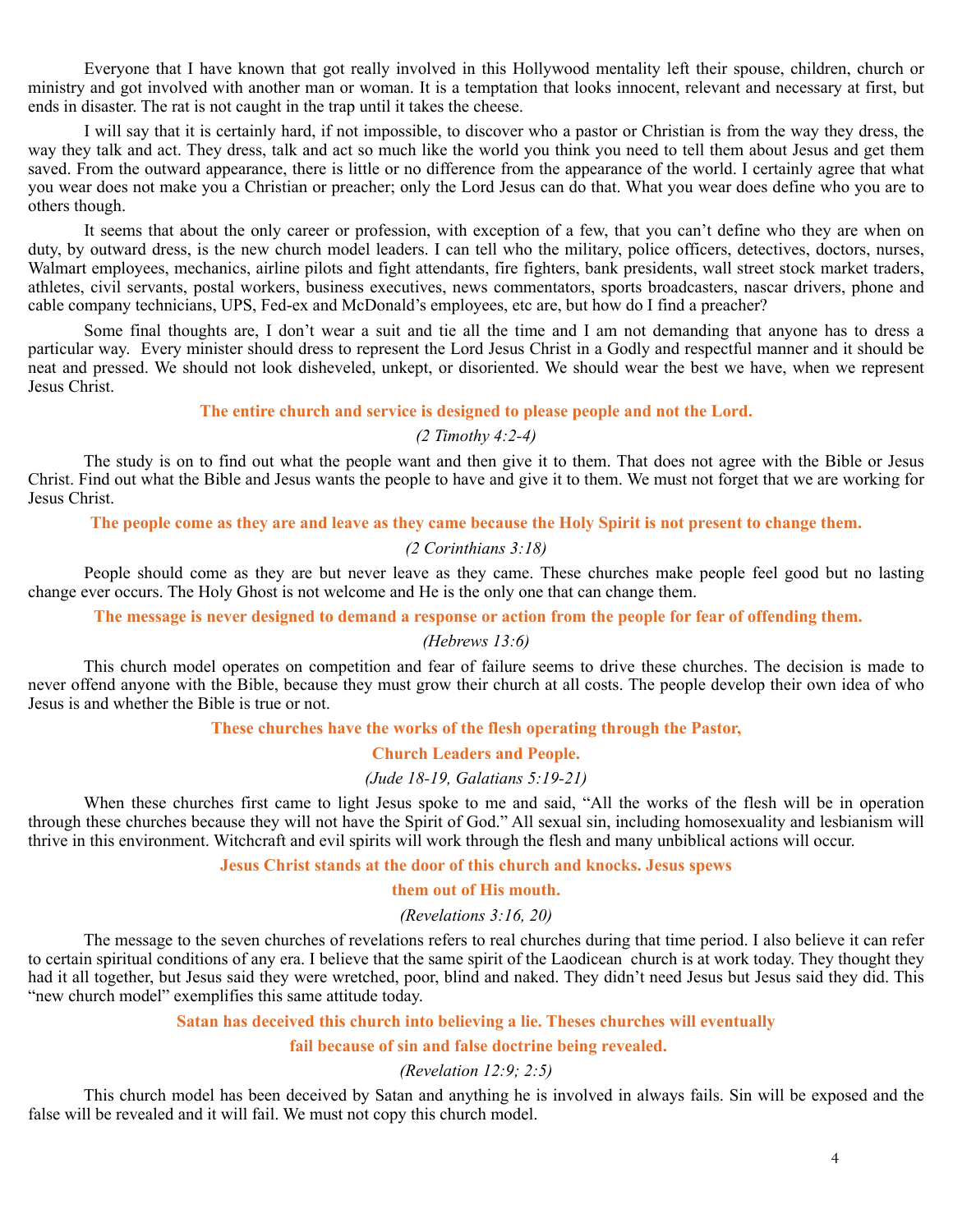

# **REVELATIONAL CHURCHES**

*And I say also unto thee, That thou art Peter, and upon this rock I will build my church; and the gates of hell shall not prevail against it. (Matthew 16:18-19)*

 The central truth of this church model is that they are committed to strict adherence to the Bible, Holy Ghost and the Lord Jesus Christ. This commitment causes them to walk in total victory over Satan.

# **CHARACTERISTICS OF REVELATIONAL CHURCHES**

*These churches are committed to the Word of God, the Lord Jesus* 

*and yield to the Holy Spirit.*

*(1 Timothy 4:13-16)*

 This church model, knows that there is a supernatural outpouring of the Spirit of God that we are in the edges of. They seek God in prayer and will not accept anything that does not come directly from heaven. They realize, that if you ever embrace the false you will never have the real.

# **These churches are based on the teachings of the Bible with a strict**

**adherence to Biblical doctrines.**

# *(Romans 16:17)*

The Bible is the constitution of this church and they will not alter it to fit the ideology of any people group. They do not yield to the pressure of being politically correct or popular.

## **Worldly ways are not allowed in the church through any source or person.**

*(1 John 2:15)*

 This church knows that you can't be popular with the world and be powerful through Jesus Christ. They are not moved by what draws a crowd; they are moved by what the Lord Jesus wants. The way to heaven is straight and narrow and it is not crowded. If you find out which way that 80% of the church world is going, and go the opposite way, by default, you will be going in the right direction.

## **The Word of God, Holy Spirit, and miracles are treasured and**

#### **sought after in these churches.**

# *(Acts 4:29-31)*

 This church model is willing to pay the price of praying and seeking God for the miraculous. They know it is the only way to set the captive free and win the world to Jesus Christ, before it is too late.

## **The Pastor and Church Leaders spend most of their time praying and**

#### **studying the Bible instead of playing.**

# *(Acts 6:3-4)*

They are filled with joy as they fellowship with the Lord Jesus and study His Word. They have crucified fleshly desires and discovered a place in the Spirit that few pay the price to find. During this time, they receive the wisdom of God and are filled with His power and walk in and teach others divine victory. They take time off and vacation with the Lord.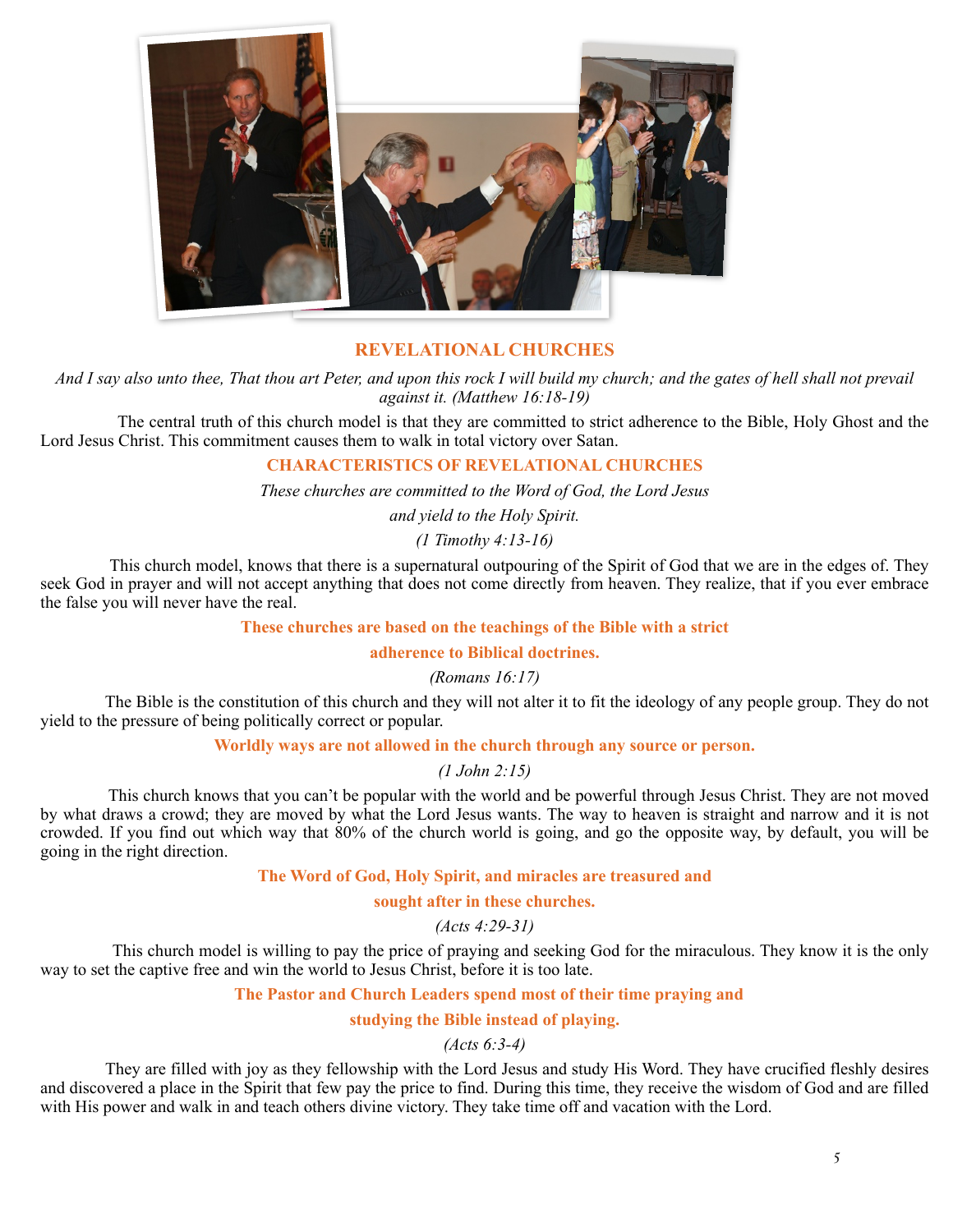#### **Messages are based on a Revelation received from the Lord in**

#### **prayer and Bible study.**

*(Galatians 1:12)*

 The ministers in this church model know that what the latest Corporate CEO, Movie Star or American Idol craze, etc, has said, have nothing to do with the message the church needs to hear. They are committed to speaking what the Lord Jesus has revealed them in His Word. The methods they use to reach people, and the message they speak are relevant because Jesus Christ approves them.

# **The Pastor and Ministers preach with the anointing of the Holy Spirit and**

#### **Spiritual Gifts operate through them.**

#### *(Ephesians 4:11, 1 Corinthians 12:8-10)*

 This church model operates with the anointing of the Holy Ghost because they believe in the Holy Ghost, speak in tongues themselves, and boldly preach that all should have this experience. The gifts of the Spirit are in constant operation because they are believed in and taught to the people.

**The Pastor, Leaders and people separate and consecrate themselves to**

**the Lord in thought, lifestyle and deed.**

#### *(Ephesians 4:1, 1 Timothy 4:12)*

 This church model knows that without holiness no man shall see the Lord Jesus. They separate themselves from the world's ways, not because they dislike people of the world, but they love the Lord Jesus more. They know the closer they adhere to the Bible, the greater God's power and Glory will be in manifestation.

#### **These churches pray and seek God for everyone to know the**

#### **Lord and be baptized in the Holy Ghost.**

#### *(Acts 2:42; 8:15)*

 This church model is not concerned with being politically correct or popular with the world. They join the Apostle Paul in saying they are not ashamed of the Gospel of Jesus Christ. The Word of God, the Holy Ghost and Jesus Christ are boldly proclaimed.

# **The church service is prayed out in advance and carried out in accordance**

#### **with what the Lord wants to do, not man.**

## *(Mark 16:20, John 5:19)*

 This church model knows that the Lord only occupies what He designs. Moses built the tabernacle and King David had the temple built according to the heavenly pattern or plan. They know the Lord Jesus has a plan for every church and service and seek Him for it and put it into action.

# **The people are ministered to, refreshed and equipped by the Holy Spirit**

**to be victorious in life.**

*(Romans 15:13, 1 John 5:4)*

 There is no lack of the Power of God, Holy Ghost and Gifts of the Spirit in this church model! The people always receive the anointing to walk in victory.

# **The message always requires a response from the people. They are**

#### **challenged to grow in the Lord.**

# *(Acts 20:32)*

 This church knows that people must make the decision to change and not remain the same. They are not afraid of offending them and ask them to make a choice to go on in the Lord. These people mature quickly.

#### **These churches have the Fruit of the Spirit, Ministry Gifts and**

#### **Gifts of the Spirit in operation.**

#### *(Galatians 5:22-24, Ephesians 4:11-12, 1 Corinthians 12:8-10)*

 This occurs because the people are taught the highest and best of the Word of God and challenged to obtain to it. They recognize all the ministry gifts, Apostle, Prophet, Evangelist, Pastor and Teacher and have them into their churches to minister to the people. They understand that in most meetings, pastors minister in the majority and the body can never fully develop that way. The Gifts of the Spirit flow freely through these anointed ministry offices.